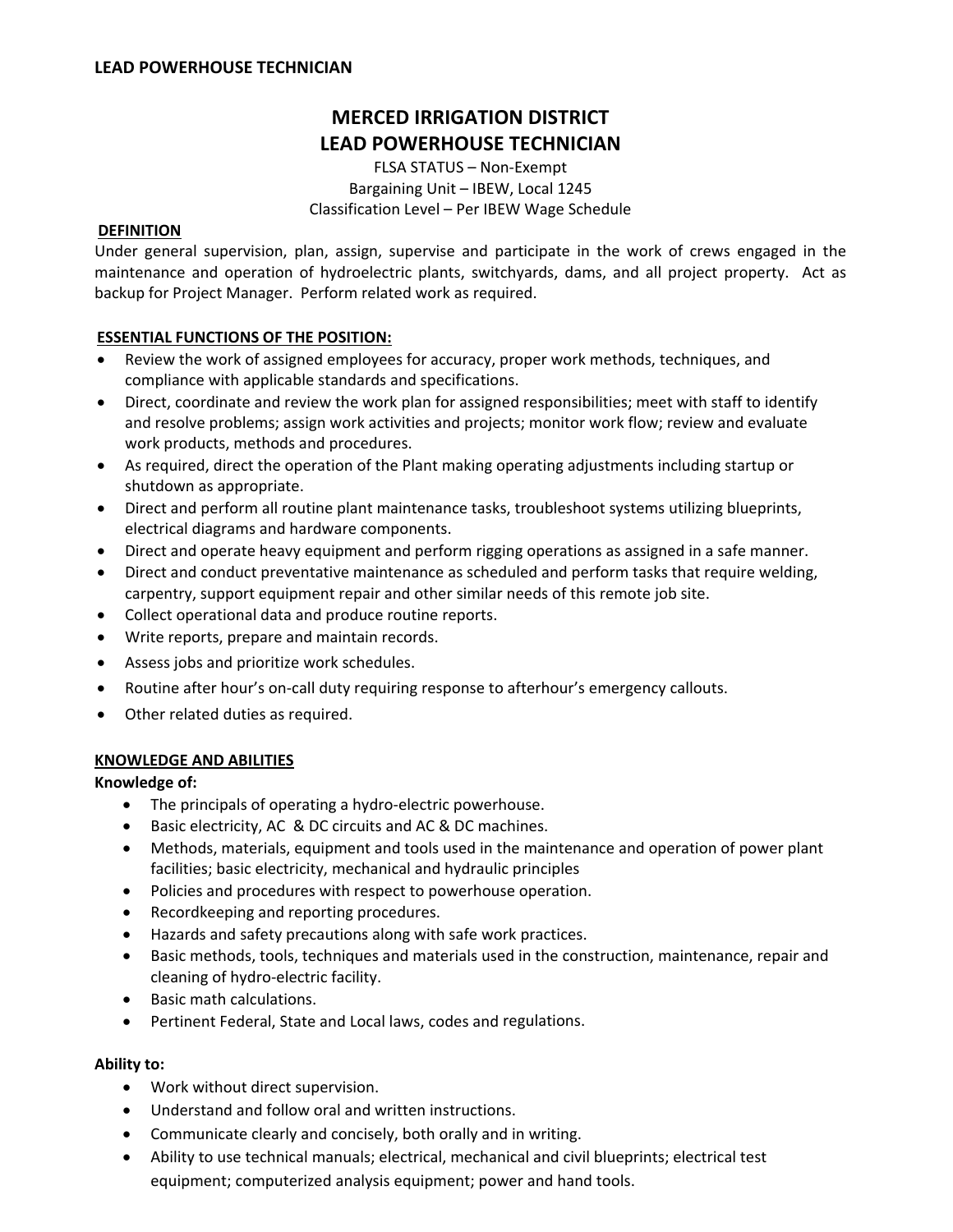# **LEAD POWERHOUSE TECHNICIAN**

- Plan, organize and direct the work of several employees.
- Ability to read and interpret plans and specifications; electrical, mechanical, hydraulic and civil drawings.
- Delegate authority and responsibility as needed.
- Interpret, explain and enforce departmental and District policies and procedures.
- Follow all applicable safety rules and regulations of Merced Irrigation District.
- Operate District vehicles in a safe manner.
- Understand and carry out oral and written directions.
- Communicate clearly and concisely, orally and in writing.
- Establish and maintain cooperative relationships with those in the course of work.

# **SPECIAL REQUIREMENTS**

- Possession of an appropriate valid California Driver's License.
- Current DMV printout required prior to hire showing a clean driving record.
- Required to reside in MID housing at Exchequer Dam and will be subject to call out for any powerhouse related problems.

#### **MINIMUM QUALIFICATIONS**

# **EDUCATION**

Any combination of education and experience equivalent to graduation from high school, including classes in algebra and trigonometry plus classes in basic electricity, AC & DC Circuits and AC & DC Machines. These classes may be by correspondence schools or by local adult classes; must demonstrate the ability to pass a written test pertaining to the above subjects.

#### **EXPERIENCE**

- Five (5) to eight (8) years experience at a Hydro‐Electric Powerplant.
- Supervisory experience is desirable.

# **TYPICAL PHYSICAL DEMANDS:**

The physical and mental demands described herein are representative of those that must be met by an employee to successfully perform the essential functions of the job. Reasonable accommodations may be made to enable individuals with disabilities to perform the essential functions:

- Must be able to carry, push, pull, reach and lift equipment and parts weighing up to fifty (50) pounds in accordance with safe working practices.
- Stoops, crawls, and climbs while performing work duties.
- Works in an environment with exposure to dust, dirt, and significant temperature changes between cold and heat.
- Climb ladders, climb steel structures, have dexterity to climb in and out of and work in close quarters. Have the ability to work at heights, walk in steep or uneven terrain and work outside in all kinds of weather.
- Operates District vehicles in delivering items and for travel between projects. Travels frequently by motor vehicle in the conduct of District business.
- Communicates orally with District employees and the public in face-to-face, one-on-one and group settings.
- Regularly uses a telephone and radio for communication.
- Uses office equipment such as computer terminal, copiers and FAX.
- Stand, or walk for extended periods of time.
- Hearing and vision within normal limits when corrected.